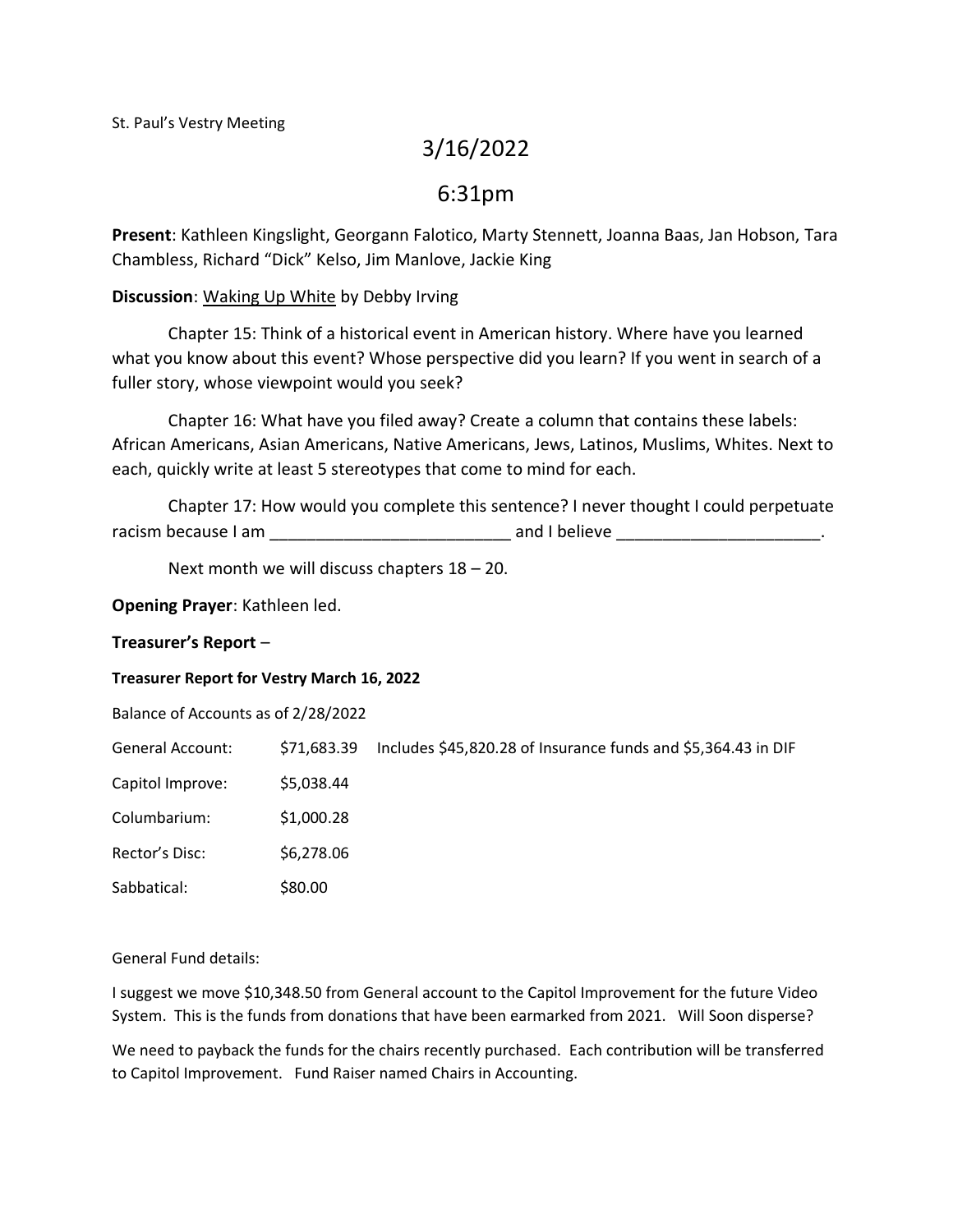With all obligations withdrawn from general account, we would have \$10,150.18 as actual available balance. Monthly bills are approximately \$15,000.

Income for February includes some extra one time payment from parishioners that pay once a year their pledge. Total received for the month is \$12,142.00. Budget is \$8,318.00

Designated donations done are \$350.00 to Salvation Army in lieu of LND (\$20 plus \$330). To Rector is \$415.15

Expenses: Utilities are \$1,767.34, Assessment \$1,758.22 with half delayed for March and paid in March. Extra building Repairs to Mark Potter Construction for upper and lower tower is \$3,591.78 and the installation of the new Columbarium for \$1,733.10 Note we paid this from the general funds of the DIF \$25,000. Without enough funds from the Columbarium funds. Church insurance is \$2,093.00 for  $1^{st}$ quarter.

Submitted by Jan Hobson, Treasurer

Marty has created a puzzle for fund-raising for the chairs. There will be a raffle/prize for every 25 chairs purchased. The final prize will be dinner with the Kingslights.

Groups need to be reminded about the costs of the church.

Marty – We should wait until after the construction is done.

Joanna – We need to make it fun, ala Marty. \$25/hour of lights, etc.

Jackie – I agree that we should wait until construction is done

Jackie moved to accept the Treasurer's Report. Jim seconded the motion. The motion passed.

#### **February Meeting Minutes** –

Jim moved to accept the minutes from February. Jackie seconded the motion. The motion passed.

#### **Administration** –

The Senior Warden is Georgann Falotico. She will be taking over from Terri Anderson. Terri needs to be removed from being an authorized signer for St. Paul's.

The Junior Warden will continue to be Marty Stennett.

The Treasurer will continue to be Jan Hobson.

The Clerk will continue to be Sue Ahrens.

Jim moved to accept the persons named to positions on the Vestry. Joanna seconded the motion. The motion passed.

### *Building* –

We need to hire cleaners to clean up the dust. Marty and Harold Stennett have agreed to do the clean-up. There is \$1400 in insurance money to pay for the clean-up.